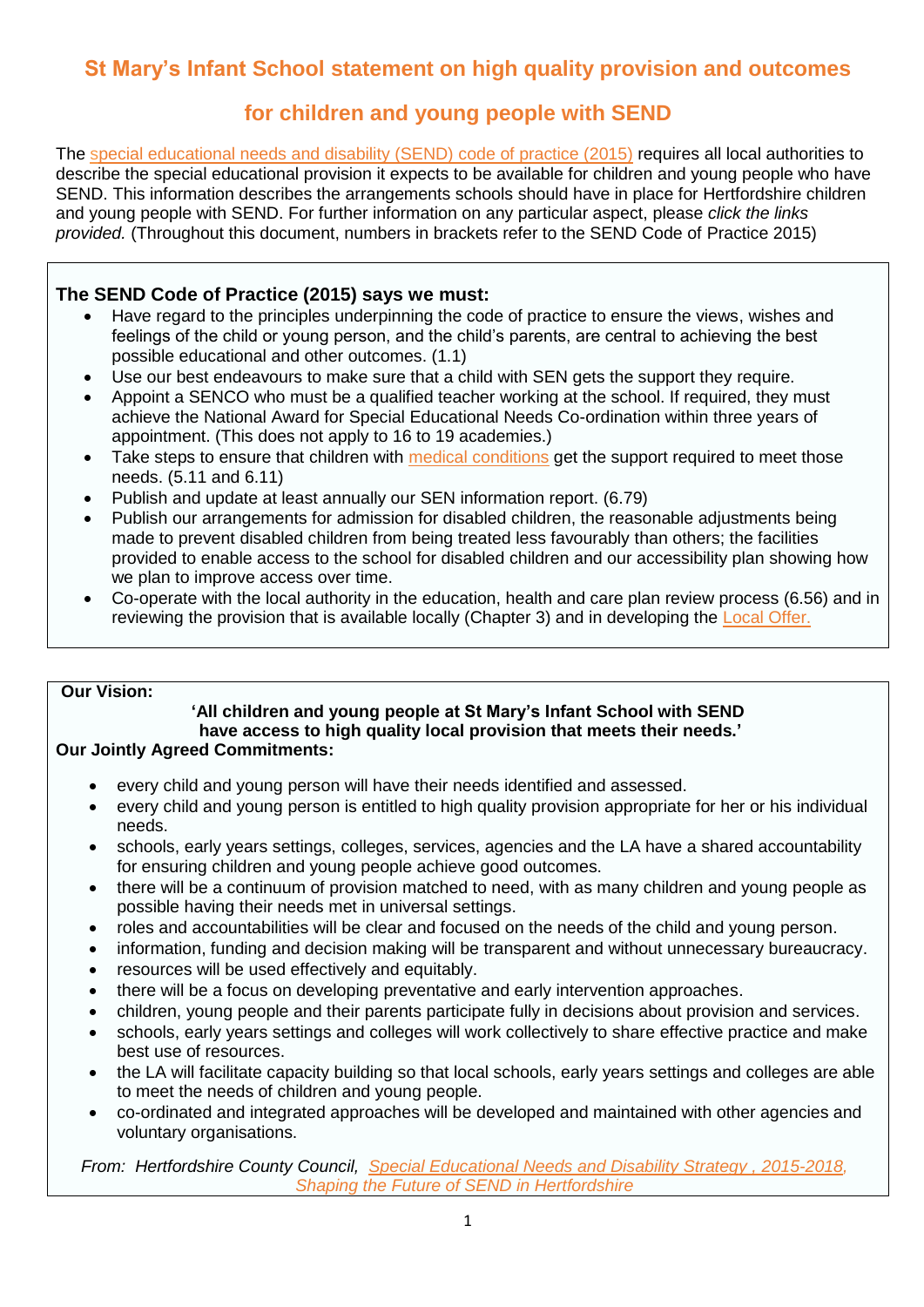## **1. We will make high quality provision that meets the needs of children and young people with SEND through:**

- High quality teaching that is differentiated and personalised. (6.37)
- Fully including children and young people and their families in the life of the school.
- Responding to the particular needs of children and young people with SEND in specific circumstances (10.0), including children looked after.
- Having a clear approach to identifying those who require SEN Support at the earliest point. (6.14)
- Using a graduated approach, in the form of a four part cycle of assess, plan, do and review, through which decisions and actions are made, revisited, refined and revised. (6.44)
- Removing barriers to learning and putting effective SEN provision in place. (6.44)
- Evidencing the use of reasonable adjustments, ensuring access to the curriculum, written word and learning environment. (1.34)
- Using provision mapping and management to maintain an overview of the programmes and interventions used with different groups of pupils, providing a basis for monitoring. (6.76 and 6.77)
- Ensuring the SENCO, working with senior leaders and the governing body, determines the strategic development of SEN policy and provision. (6.87)
- Evaluating the effectiveness of special educational provision**,** through normal school improvement systems. (4.32)
- Strategically planning professional development to secure enhanced expertise for all staff working regularly with children and young people. (4.32)

### **2. We will improve short and long term outcomes for children and young people with SEND through:**

- Promoting high expectations and ensuring all children and young people achieve their best. (6.1)
- Ensuring teachers are responsible and accountable for the progress and development of the pupils in their class, including where pupils access support from teaching assistants or specialist staff. (6.4)
- Developing the effectiveness of the teaching and learning through the monitoring and evaluation approaches used in the school. (6.74)
- Ensuring use of the graduated approach fully engages with parents, children and young people and clearly evidences progress towards outcomes.
- Supporting the emotional, mental and social development of children and young people, including providing extra support for listening to the views of children and young people and measures to prevent bullying. (4.32)
- Thorough planning and preparation for the transitions between phases in education and preparation for adult life. (6.57)
- **3. We will communicate sensitively, appropriately and effectively with parents, children and young people with SEND, engendering trust, confidence, respect and constructive partnership working through:**
- Ensuring that children and young people and their parents have fully participated in discussions and have a sense of co-ownership of desired outcomes.
- Keeping a record of the agreed outcomes, actions and support and sharing this with families and appropriate school staff. (6.71)
- Informing parents when we are making special educational provision for their child. (6.43)
- Arranging meetings with parents at least three times each year, allowing sufficient time to explore the parents' views and to plan effectively. Meetings should, wherever possible, be aligned with the normal cycle of discussions with parents of all pupils. They will, however, be longer than most parent-teacher meetings. (6.69)